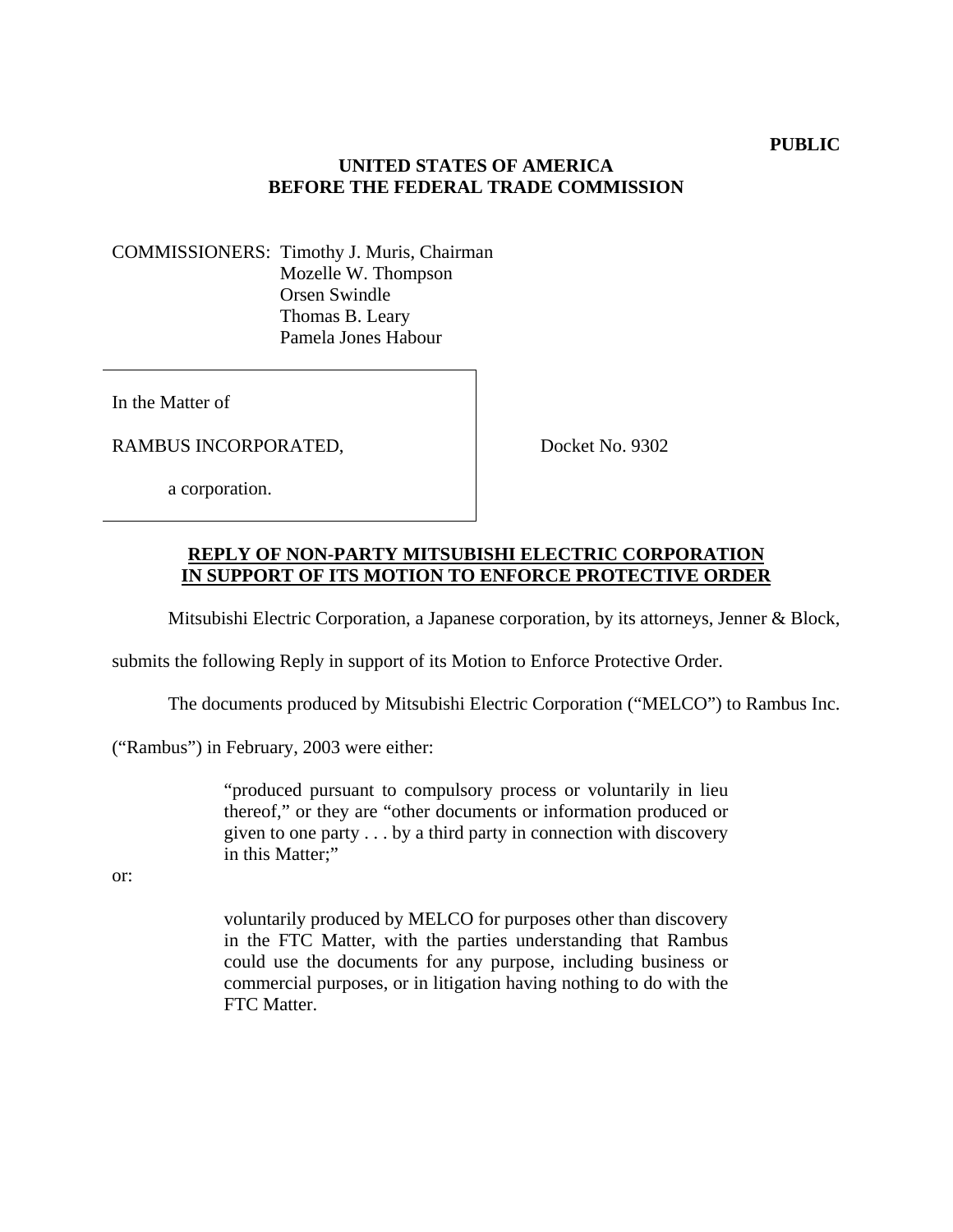In an effort to avoid the above quoted language of the Protective Order entered by the Administrative Law Judge, Rambus argues that production was not "in connection with discovery in this Matter." The record clearly demonstrates otherwise.

There is no support for Rambus' assertion that the documents in question were "voluntarily given to Rambus outside of the discovery process." MELCO and Rambus disagreed over the question of whether Rambus' subpoena served upon MELCO's U.S. subsidiary required the production of documents in the possession of MELCO in Japan. After the subsidiary's motion to quash the subpoena had been denied, Rambus advised that it "would prefer to resolve this matter without the need for further motion practice." (See Ex.2.)<sup>1</sup> The compromise ultimately agreed upon was the production of certain categories of documents that Rambus viewed as important to its litigation positions before the FTC. There was never any question about whether the documents produced were to be used in the FTC proceeding, or for some other purpose.

Contrary to Rambus' Opposition (see pp.1, 2), there was never any discussion about the possibility that the MELCO documents might be used for some purpose other than the FTC Matter, and there was never any discussion suggesting that MELCO or its counsel agreed to produce documents "with the express intent of avoiding any precedent holding that documents held by [MELCO] could be subject to the discovery jurisdiction of a U.S. tribunal." (See April 21, 2004 Harris Declaration, ¶ 3.) All conversations among counsel, and all of the written communications between counsel, make clear that the production was for Rambus' use in the FTC matter. In fact, part of the agreement was that, following the production, Rambus would not seek "any further documents from MELCO in connection with the above-referenced [FTC]

 $\overline{a}$ 

<sup>1</sup> All citations to exhibits are references to exhibits filed in support of MELCO's Motion to Enforce Protective Order.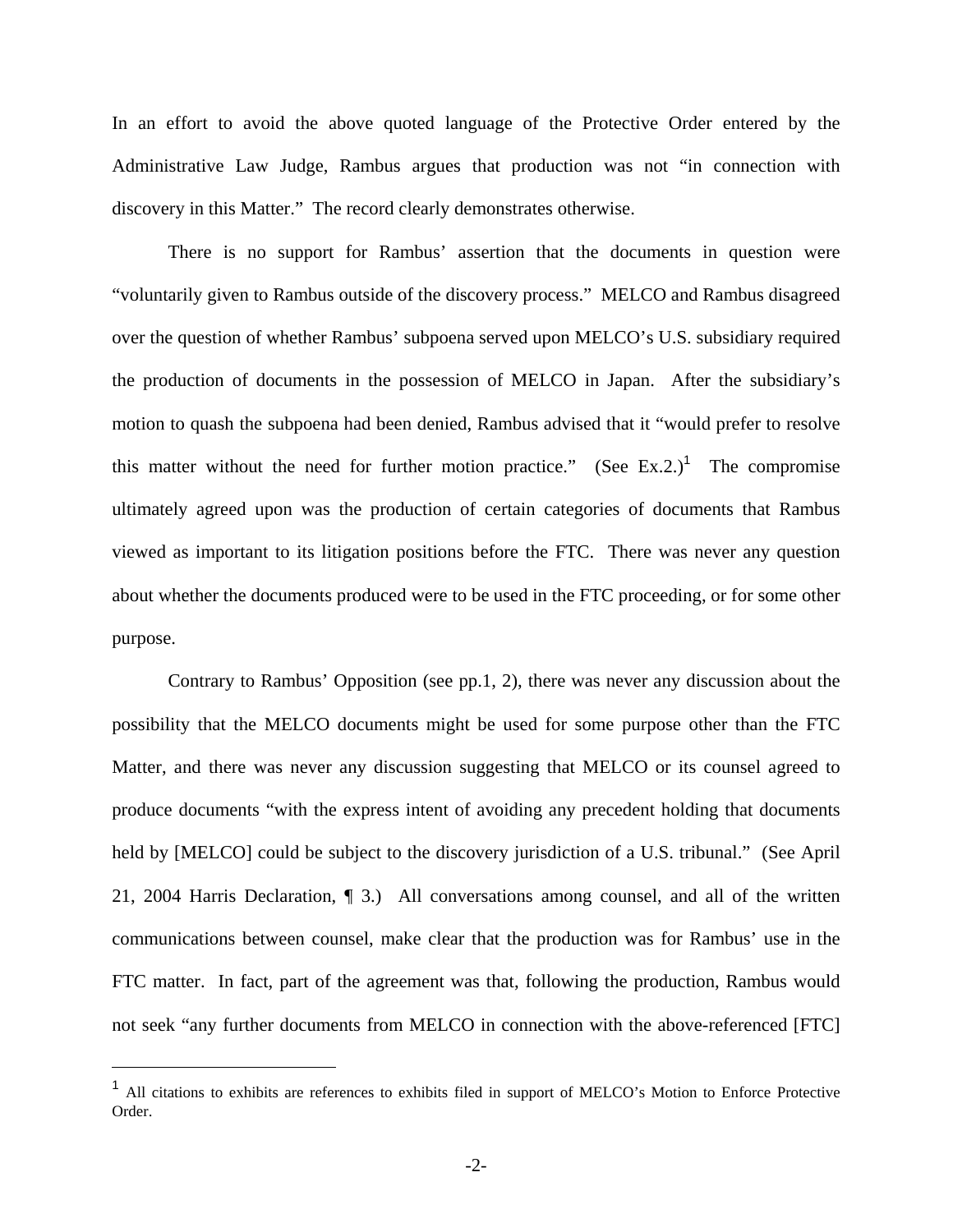proceeding." (Ex.3.) And, MELCO agreed to provide a Privilege Log of any documents withheld on privilege grounds. (Id.) Neither of these provisions make sense unless the documents were produced to provide discovery to Rambus in the FTC Matter.

Rambus' position that MELCO's production of documents was not in connection with discovery in the FTC matter defies common sense. That was the only use ever mentioned by anyone. (See April 21, 2004 Harris Declaration, p 4.) Rambus' position that the parties intended that Rambus would be free to use the documents for business or commercial purposes, or in connection with other Rambus litigation not involving the FTC, or, presumably, to publish the documents in a daily newspaper, is totally unsupported. (Id.)

Documents produced for Rambus' use in the FTC Matter following a discovery dispute are "Discovery Material" under paragraph 1m of the Protective Order because they were either produced "voluntarily in lieu [of compulsory process]" or they were "other documents… produced or given to one Party by … a Third Party in connection with discovery in this Matter." Discovery Material can "be used solely by the parties for purposes of this Matter, and shall not be used for any other purpose, including without limitation any business or commercial purpose." (Protective Order, ¶ 1m.)

As a result, the Commission should enter an Order providing that the documents in question are "Discovery Material" under the Protective Order and directing Rambus to identify any persons not referenced in Paragraphs 7 and 8 of the Protective Order to whom Rambus or its counsel has disclosed the documents.

## MITSUBISHI ELECTRIC CORPORATION

 $By:$ 

One of Its Attorneys

Dated: April \_\_\_\_\_, 2004